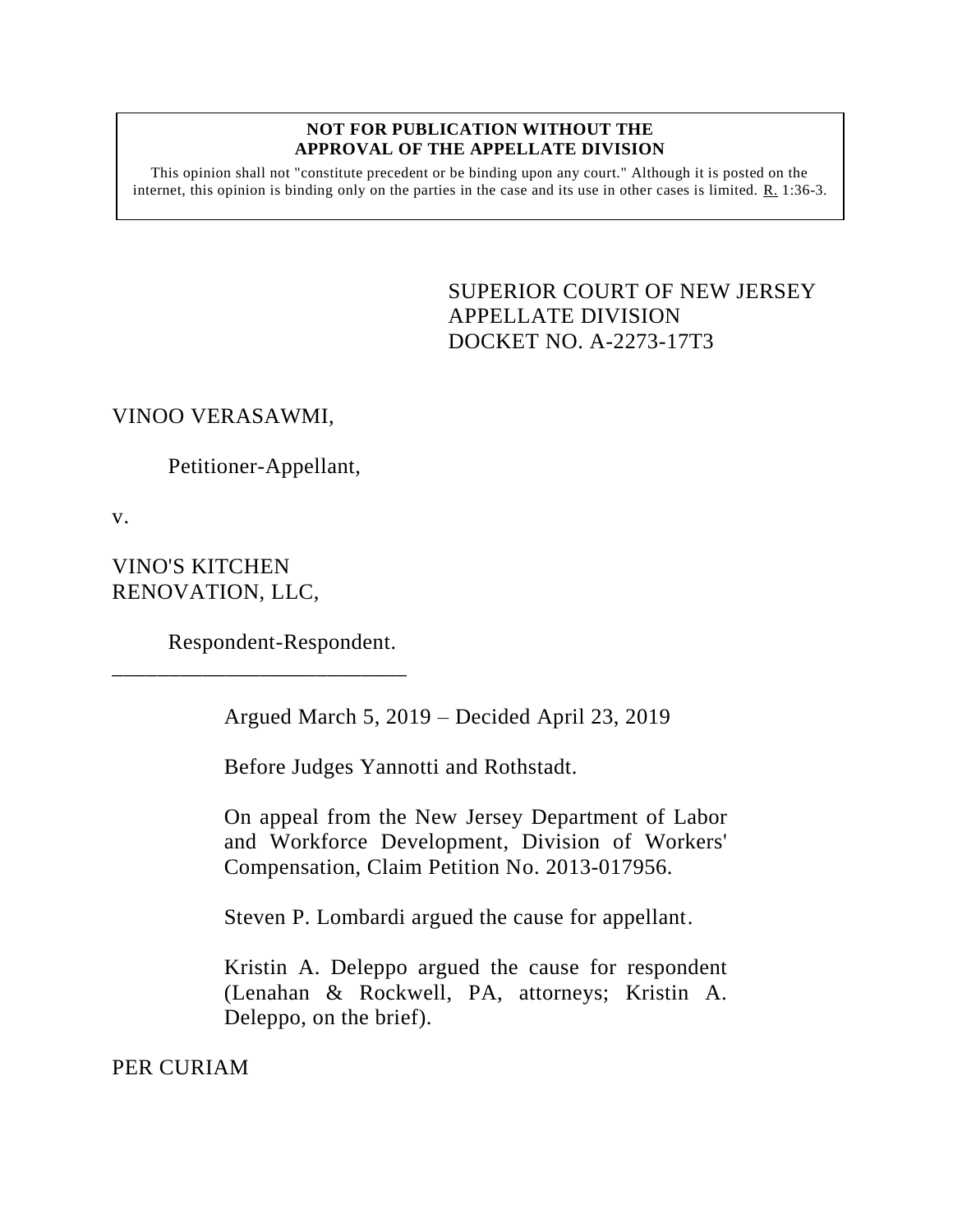Petitioner Vinoo Verasawmi appeals from an order entered on December 13, 2017 by the Division of Workers' Compensation (Division), which dismissed his claim petition. The judge of compensation found that Verasawmi's injuries were not compensable under the Workers' Compensation Act (the Act), N.J.S.A. 34:15-1 to -69.3, because he sustained the injuries in an accident that did not occur in the course of employment. We affirm.

On July 11, 2013, Verasawmi filed a petition with the Division seeking benefits under the Act for injuries he sustained in a motor vehicle accident that occurred on April 24, 2012. The worker's compensation carrier for Verasawmi's employer, respondent Vino's Kitchen Renovation, LLC (VKR), thereafter filed a motion to dismiss the petition, and argued that Verasawmi did not sustain the injuries during the course of his employment. The judge of compensation conducted an evidentiary hearing on the motion.

At the hearing, Verasawmi testified that at the time of the accident, he was the sole proprietor of VKR, a company that manufactured custom kitchen cabinets for residential and commercial customers. Verasawmi was employed by VKR, and he was the primary designer, planner, salesperson, and manager of the business, which had a cabinet-making shop in Middlesex. The company had two other employees.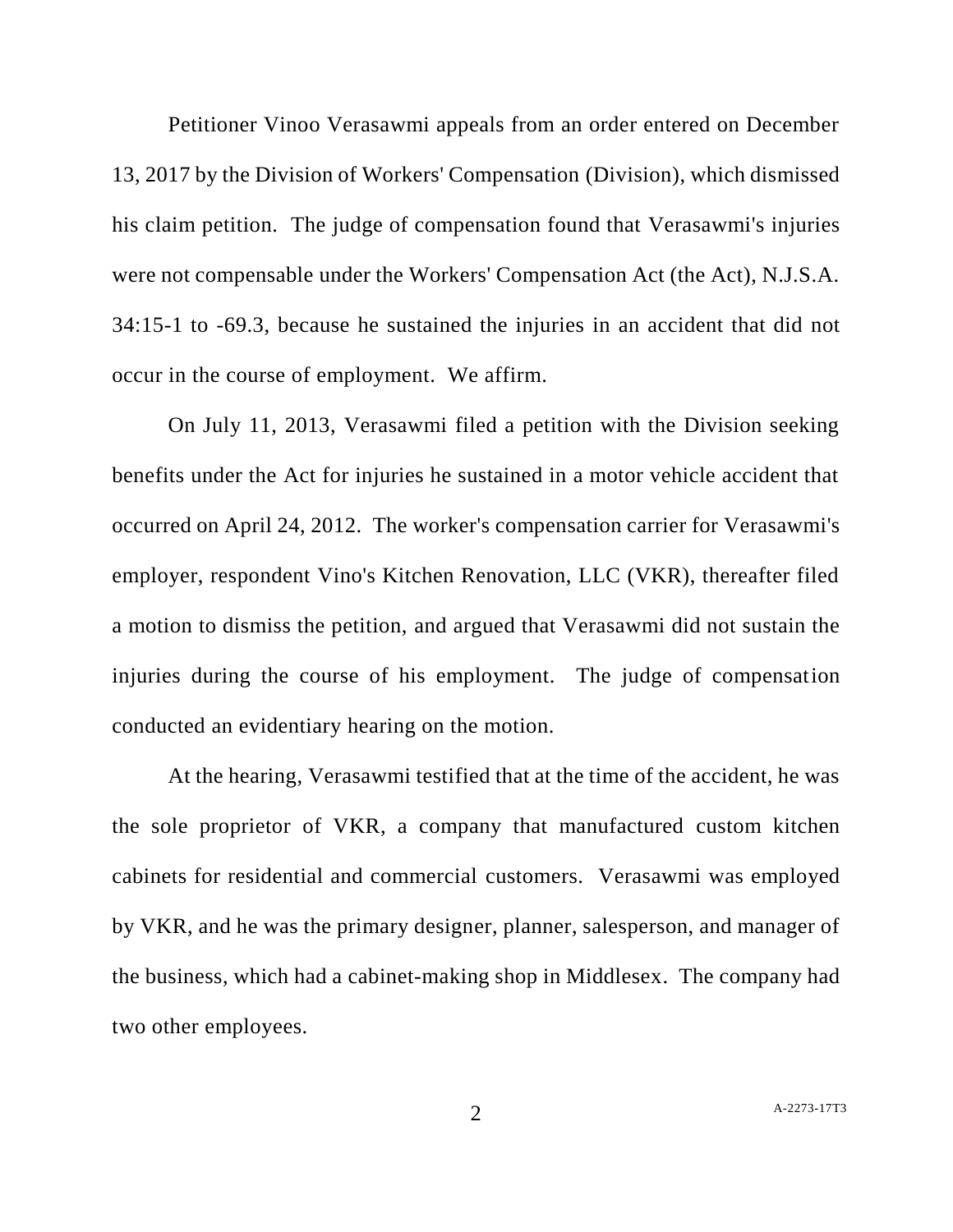Verasawmi's business required him to travel to meet customers and visit construction sites. At the time of the accident, Verasawmi owned a Porsche Cayenne, which was registered in his own name. He used the Porsche to travel to and from job sites and customer meetings. He also used the car for personal travel. He testified that he purchased the Porsche to impress prospective wealthy customers.

On April 24, 2012, Verasawmi left his home at around 6:45 a.m. and drove to his shop in Middlesex. Thereafter, he drove to a construction site in Peapack, where VKR was engaged in the installation of kitchen cabinets. He testified that he picked up some architectural drawings and then started to drive back to the shop.

On the way, Verasawmi observed a red warning light on the dashboard of his car. He explained that when the warning light on the car is activated, a verbal warning, indicating the need for service, repeats about every twenty minutes. In light of these warnings, Verasawmi believed a qualified technician should examine the car immediately.

He drove to the shop, dropped off the drawings, and then drove to an auto dealership in Edison, arriving there at about 10:00 a.m. An employee of the dealership told him to leave the vehicle. Verasawmi rented a replacement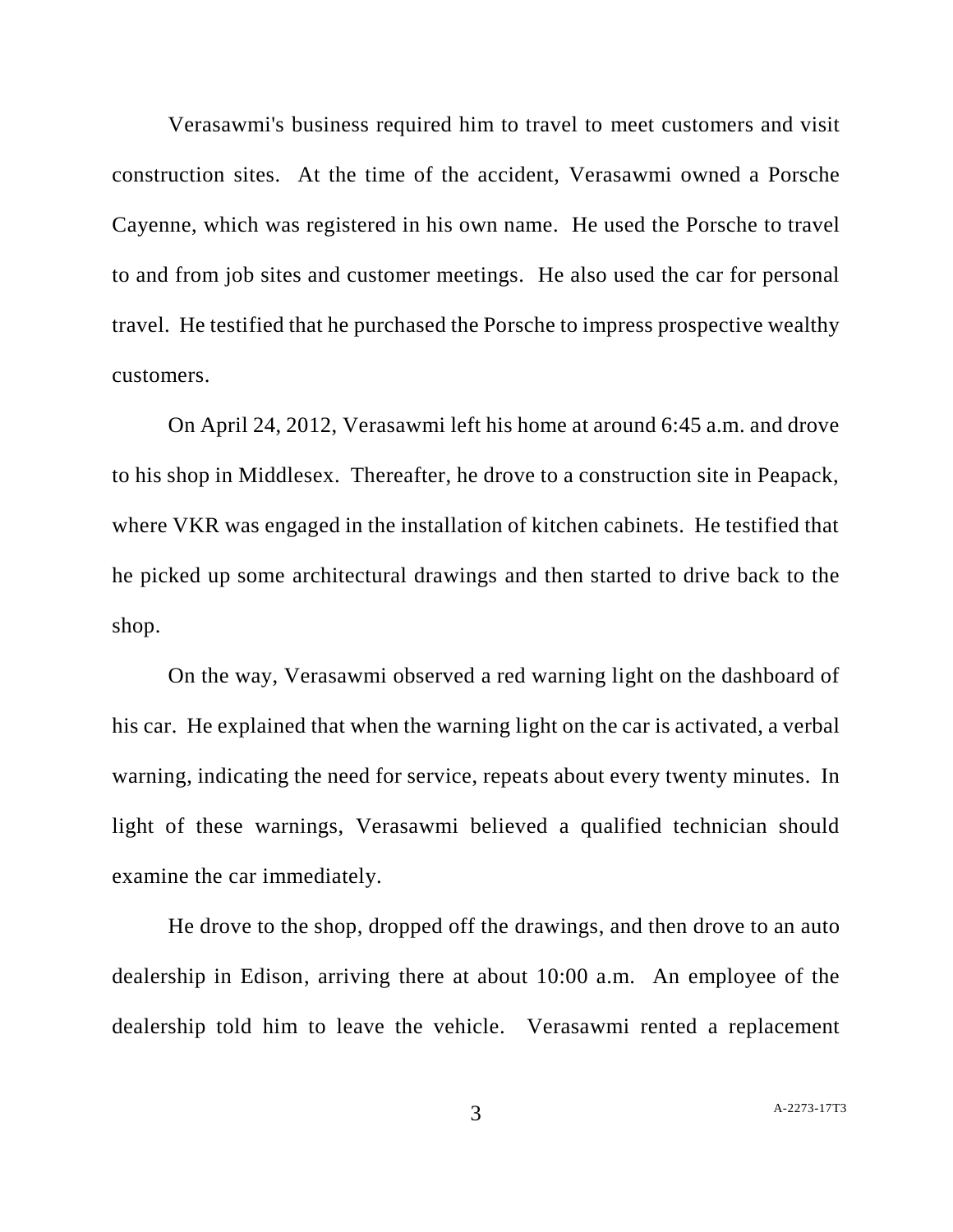vehicle to use while the Porsche was being serviced. Verasawmi testified that he needed the replacement vehicle because he had other appointments throughout the day, and had to meet with customers.

He then left the dealership in the replacement vehicle to return to the shop in Middlesex. As he was driving north on Route 287, he was involved in an accident with a tractor-trailer. Verasawmi claimed he was permanently injured in the accident, and due to the orthopedic and neurological injuries he sustained, he was no longer able to operate his business.

After hearing the testimony and arguments of counsel, the judge placed a decision on the record. The judge noted that Verasawmi had claimed as the employer, he directed himself to take the Porsche to the dealership for servicing. He said the employer's direction made his trip to and from the dealership part of his job responsibilities. The judge observed that at the time of the accident, Verasawmi was not on his way to another job site. He was returning to his primary place of employment.

The judge found that at the time of the accident, petitioner was not in the course of his employment. The judge stated that "[t]he routine minor maintenance on [petitioner's] personal vehicle did not constitute a direct benefit to his employer. The fact that [petitioner] was his own employer does not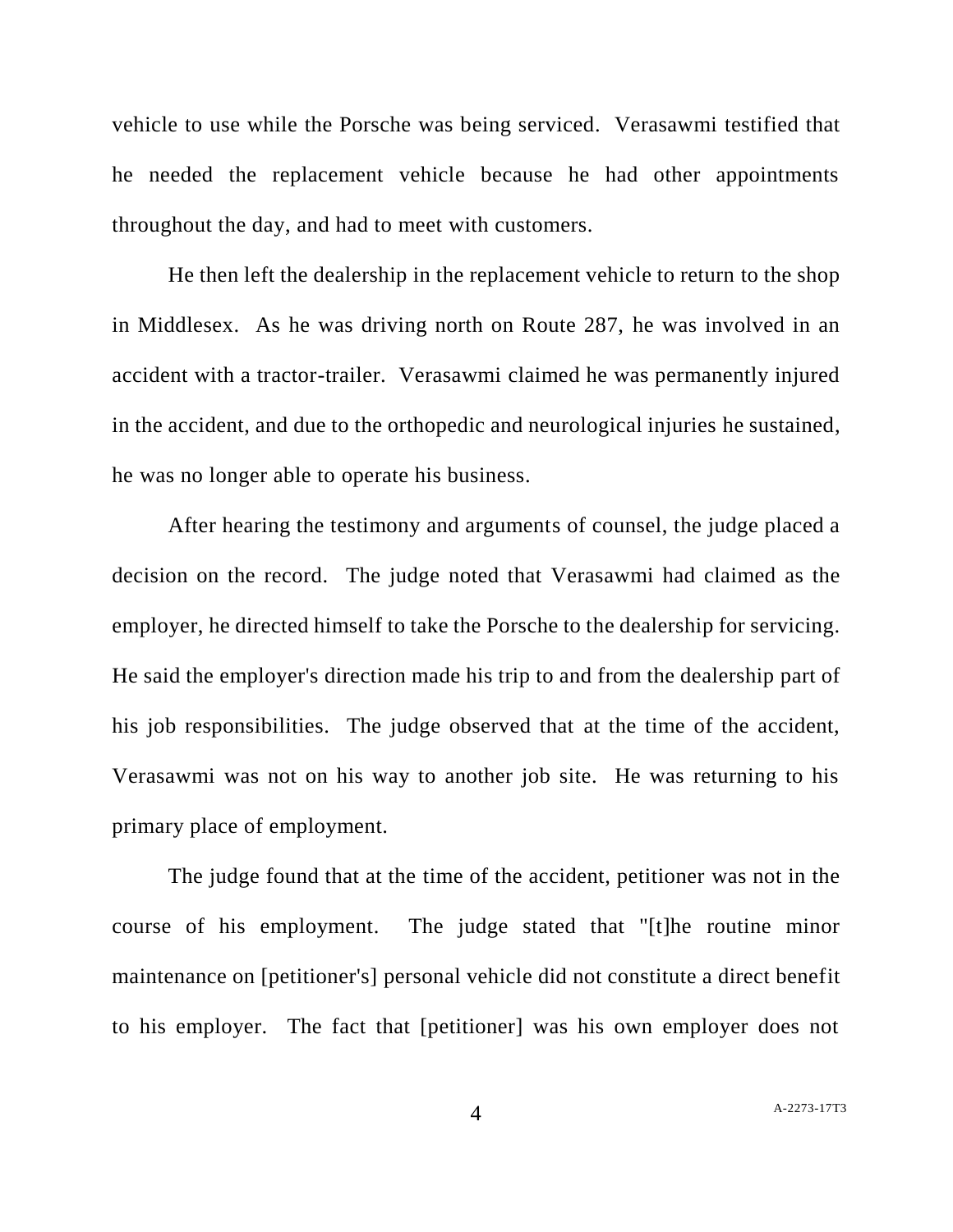change the result as the petitioner cannot retroactively decide what his job duties were." The judge stated that in the typical employer-employee relationship, a non-emergent repair to a personal vehicle "would not be considered to have occurred in the course of employment." The judge found that Verasawmi may not "unilaterally deviate from the normal and customary duties of his employment simply by being his own boss."

The judge also stated that he had concerns about the credibility of Verasawmi's "testimony that he directed himself to take his car to the dealership." The judge noted that Verasawmi initially claimed he was on the way to a job site when the accident occurred, but he took a contrary position in his lawsuit against the owner and operator of the tractor-trailer involved in the collision. In that case, Verasawmi conceded he had been returning to his shop when the accident occurred.

The judge found that Verasawmi's injuries were not compensable because he was not in the direct performance of his job duties at the time of the accident. The judge stated that "petitioner's actions in taking his personal car to the dealer [were] personal in nature, as he would have had to undertake this repair whether he was working for [VKR] or not." The judge memorialized his decision in an order dated December 13, 2017. This appeal followed.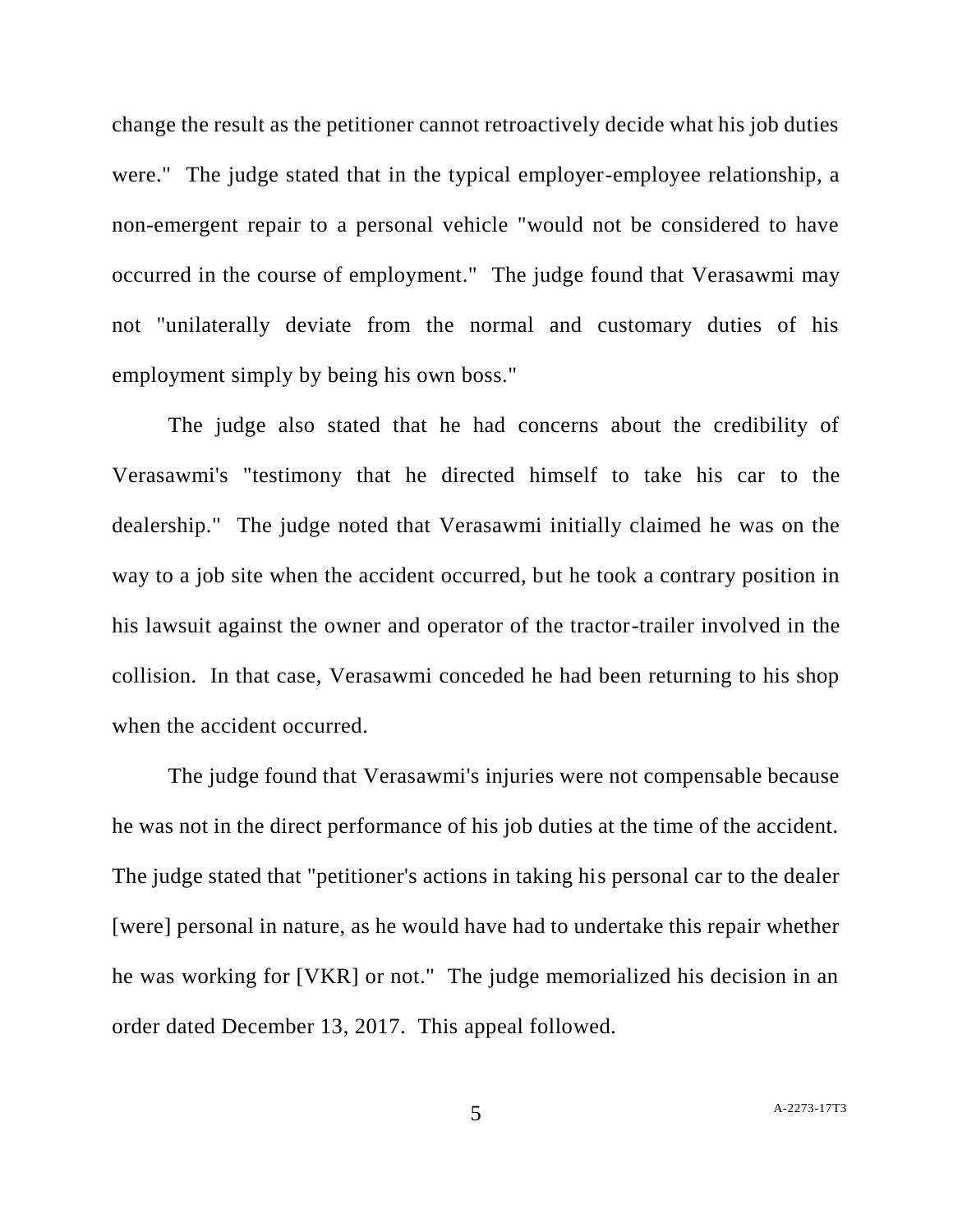On appeal, Verasawmi argues: (1) he is entitled to workers' compensation benefits because he was in the course of his employment at the time of the accident; (2) he was not engaged in a purely personal activity at the time of the accident; (3) the use of the replacement vehicle provided a palpable benefit to his employer, which favors compensability under the "dual purpose rule;" and (4) because the risk associated with the accident was a "neutral risk," his injuries are compensable.

We note initially that the standard of review that applies to appeals from the Division is well established. We must defer to the compensation judge's findings of fact if they "could reasonably have been reached on sufficient credible evidence present in the record." Close v. Kordulak Bros., 44 N.J. 589, 599 (1965) (quoting State v. Johnson, 42 N.J. 146, 162 (1964)). The judge's findings of fact and conclusions of law should not be disturbed unless they are "manifestly unsupported by or inconsistent with competent, relevant and reasonably credible evidence as to offend the interests of justice." Perez v. Monmouth Cable Vision, 278 N.J. Super. 275, 282 (App. Div. 1994) (quoting Rova Farms Resort, Inc. v. Investors Ins. Co. of Am., 65 N.J. 474, 484 (1974)).

The Act requires employers to compensate employees for accidental injuries "arising out of and in the course of employment." N.J.S.A. 34:15-7. To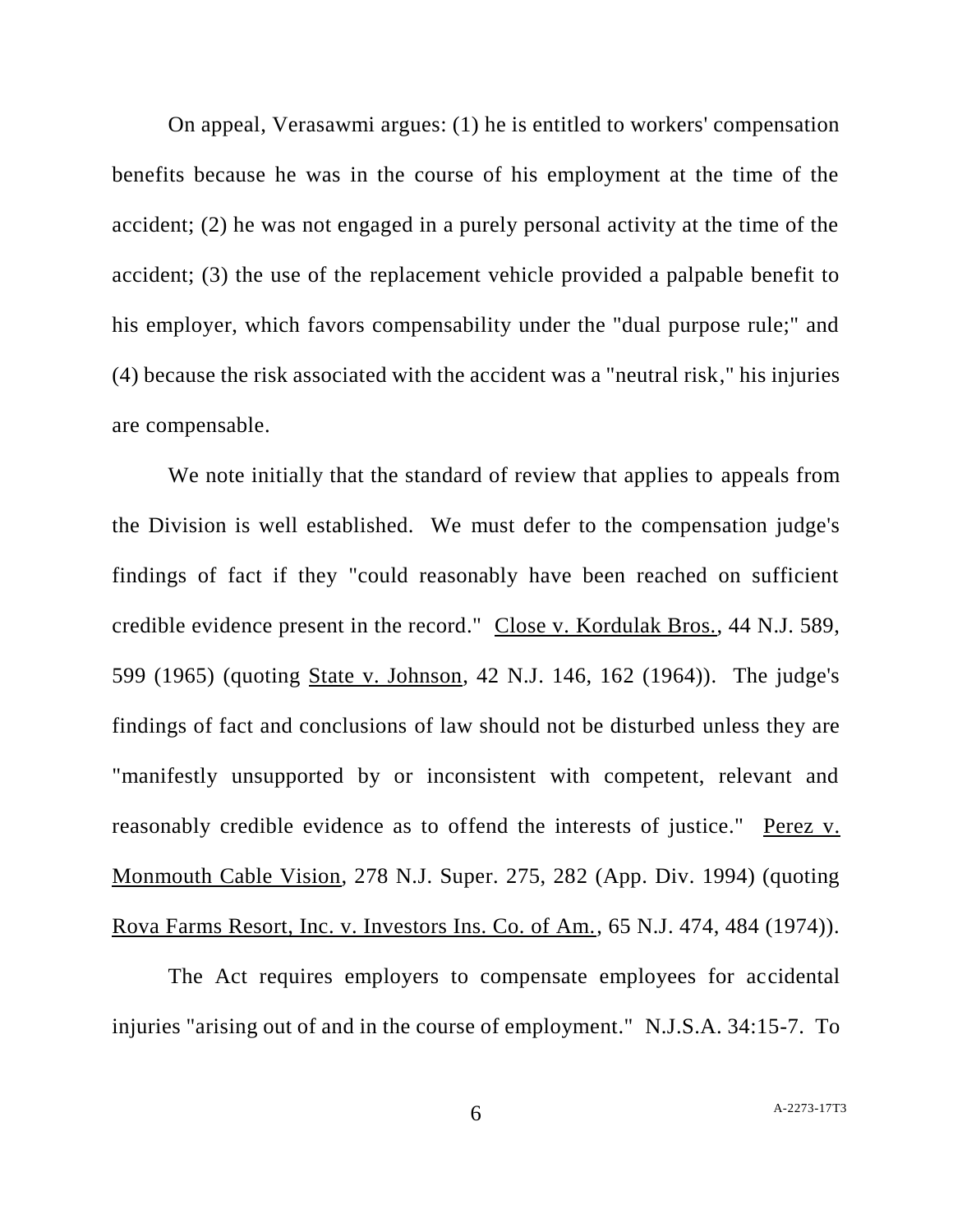be compensable, the employee's injuries must both arise out of and occur in the "course of employment." Coleman v. Cycle Transformer Corp., 105 N.J. 285, 288-89 (1986). An injury arises out of employment if it is more probable than not that "the injury would have occurred during the time and place of employment rather than elsewhere." Id. at 290-91 (citing Howard v. Harwood's Restaurant Co., 25 N.J. 72, 83 (1957)).

In making this determination, the judge must consider "the nature of the risk that causes injury to the employee." Id. at 291. There are three types of risks that may cause injuries to employees. See id. at 291-92. First, there are risks that are "distinctly associated" with the worker's employment. Id. at 291. Second, there are "neutral" risks. Ibid. Third, there are risks that are "personal" to the employee. Id. at 292. The first two types of risks are compensable; the third is not. Ibid.

Furthermore, in determining whether an injury occurred in the "course of employment," the judge must consider the "time, place and circumstances under which the accident takes place." Id. at 289 (quoting Rafferty v. Dairymen's League Coop. Ass'n, 16 N.J. Misc. 363, 366 (Dep't of Labor, Workmen's Comp. Bureau 1938)). In general, "employment" begins when the employee "arrives at the employer's place of employment to report for work" and ends "when the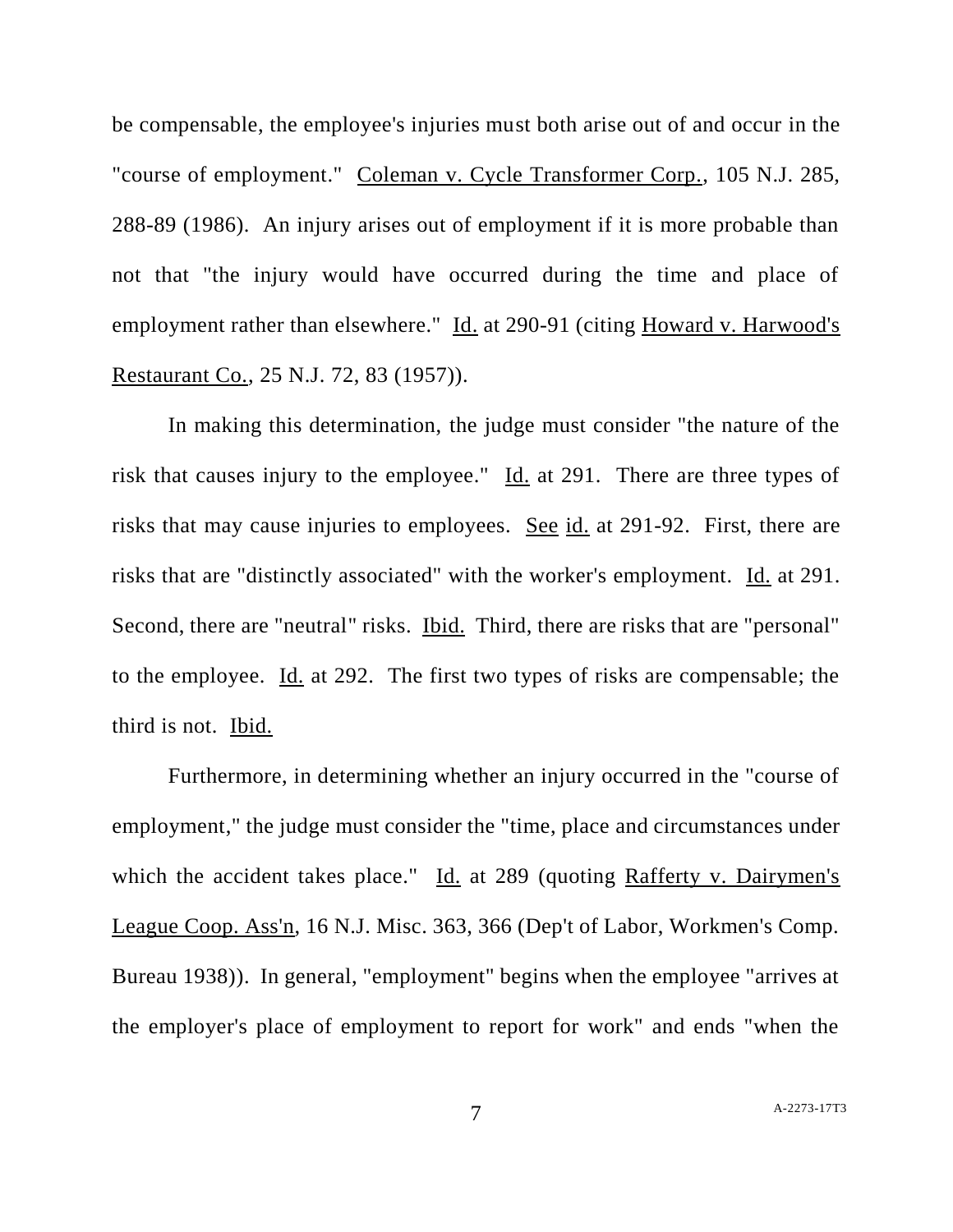employee leaves the employer's place of employment, excluding areas not under the control of the employer[.]" Jumpp v. City of Ventnor, 177 N.J. 470, 476 (2003) (quoting N.J.S.A. 34:15-36).

The Act recognizes that not all work accidents occur at the employee's regular workplace. Ibid. However, in Jumpp, the Court held that in all cases involving "an employee . . . assigned to work at locations away from 'the employer's place of employment,'" the worker will only be eligible for benefits if "the employee is performing his or her prescribed job duties at the time of the injury." Id. at 482 (quoting N.J.S.A. 34:15-36).

In this case, Verasawmi argues he was in the course of his employment when he was injured. He asserts that since he owned VKR, and was an employee of that company, he had the sole discretion as employer to decide whether he was directly engaged in his prescribed job duties at the time of the accident. We disagree. We are convinced that there is sufficient credible evidence in the record to support the judge's finding that notwithstanding Verasawmi's claim to the contrary, he was engaged in a purely personal endeavor when he took his car to the dealership to be serviced.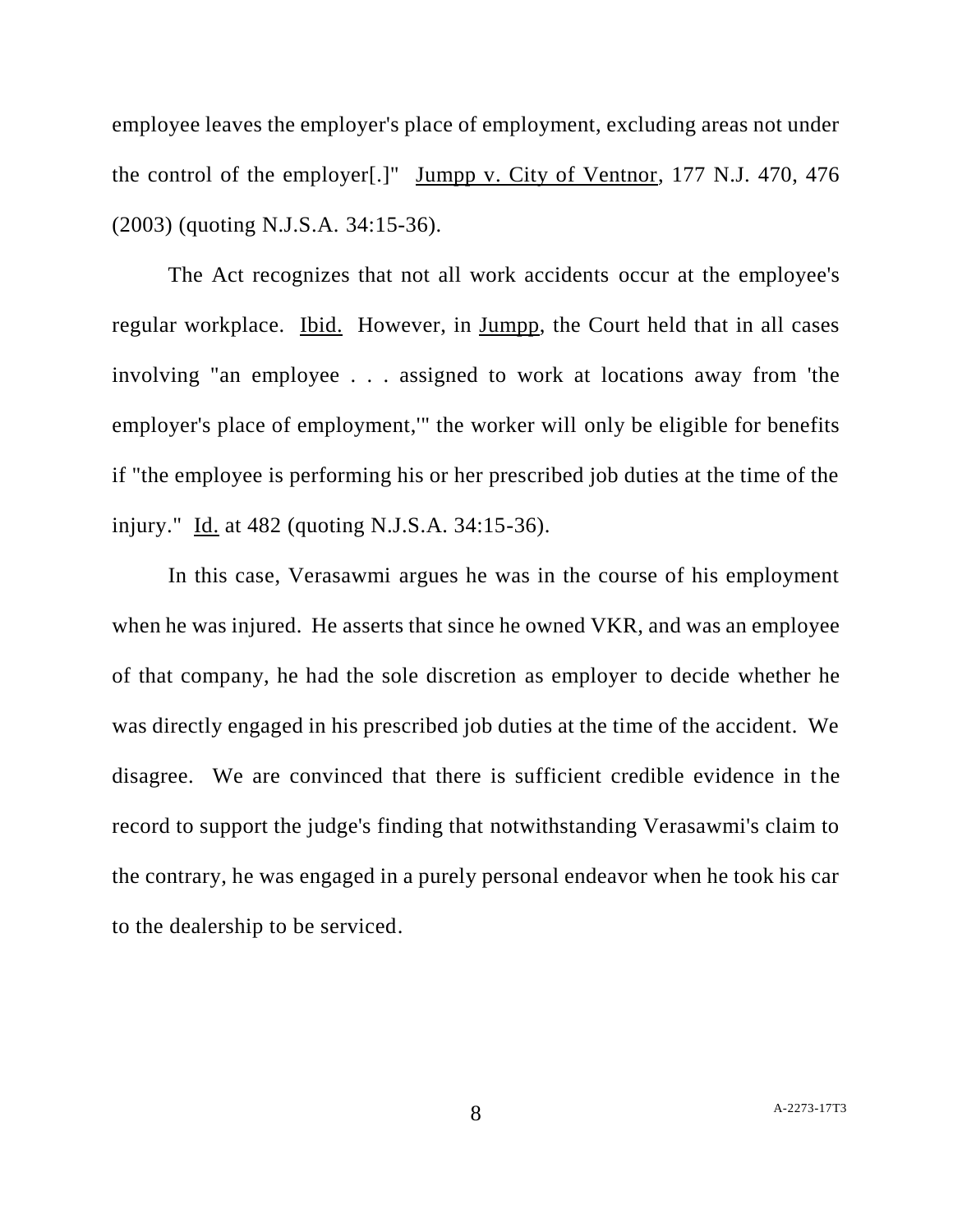As noted, Verasawmi's Porsche was registered in his name. He used the car for business, but he also used the car for personal travel. At the time of the accident, Verasawmi was returning to his shop, which was his regular place of employment. He was not using the replacement vehicle to travel to a construction site or for any specific work-related duty. The record therefore supports the judge's finding that Verasawmi was not in the course of his employment at the time he was injured.

Verasawmi further argues that his injuries are compensable under the socalled "minor deviation" rule. In Secor v. Penn Serv. Garage, 19 N.J. 315, 320- 21 (1955), the Court held that injuries sustained during deviations from the actual performance of prescribed work duties are compensable. These deviations are "minor and attributable to normal human tendencies which [individuals] do not wholly shed simply because they are at work." Such deviations include stopping work to smoke, get some fresh air, make a telephone call, or "satisfy other human needs incidental to . . . being at [the] place of employment. Id. at 321.

The "minor deviation" rule does not apply in this case. Here, the judge found that when he brought the car to the dealership for servicing, Verasawmi was engaged in a personal endeavor. The record supports that finding. As the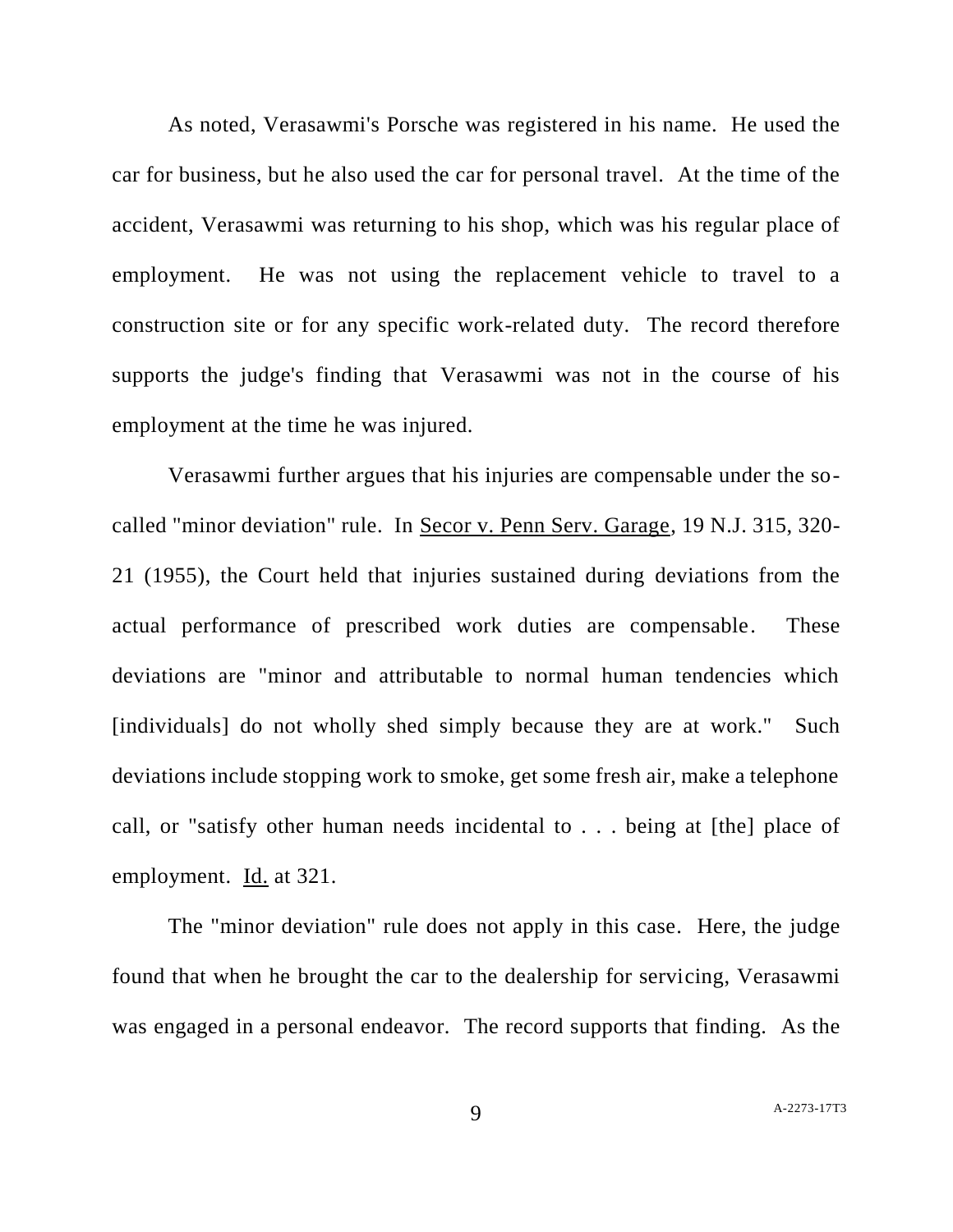judge observed, when the accident occurred, Verasawmi was on a personal errand that he would have had to undertake regardless of whether he was working for VKR. His action, which involved traveling from Middlesex to Edison and back, was not a minor deviation from any prescribed work duties.

The decision in Jumpp supports the judge's decision. In that case, the petitioner had been traveling in a work-authorized vehicle to inspect a city pumping station. Jumpp, 177 N.J. at 473-74. On the way to the inspection, the petitioner stopped at a post office to collect his personal mail. Id. at 474. While the petitioner was walking from the post office back to his vehicle, he slipped on a driveway and was injured. Ibid. The Court held that this deviation was not so "minor" as to make the injuries compensable. Id. at 483-84. Here, Verasawmi deviated from his prescribed duties to take his personal vehicle to the dealership for servicing. He travelled from the shop in Middlesex to Edison. This was not a "minor" deviation. The injuries sustained on the return to Middlesex was not compensable.

Verasawmi further argues that he is entitled to benefits because the risk associated with his actions at the time of the accident is a "neutral" risk under Coleman. In Coleman, the Court noted that neutral risks are "uncontrollable circumstances" that "do not originate in the employment environment" but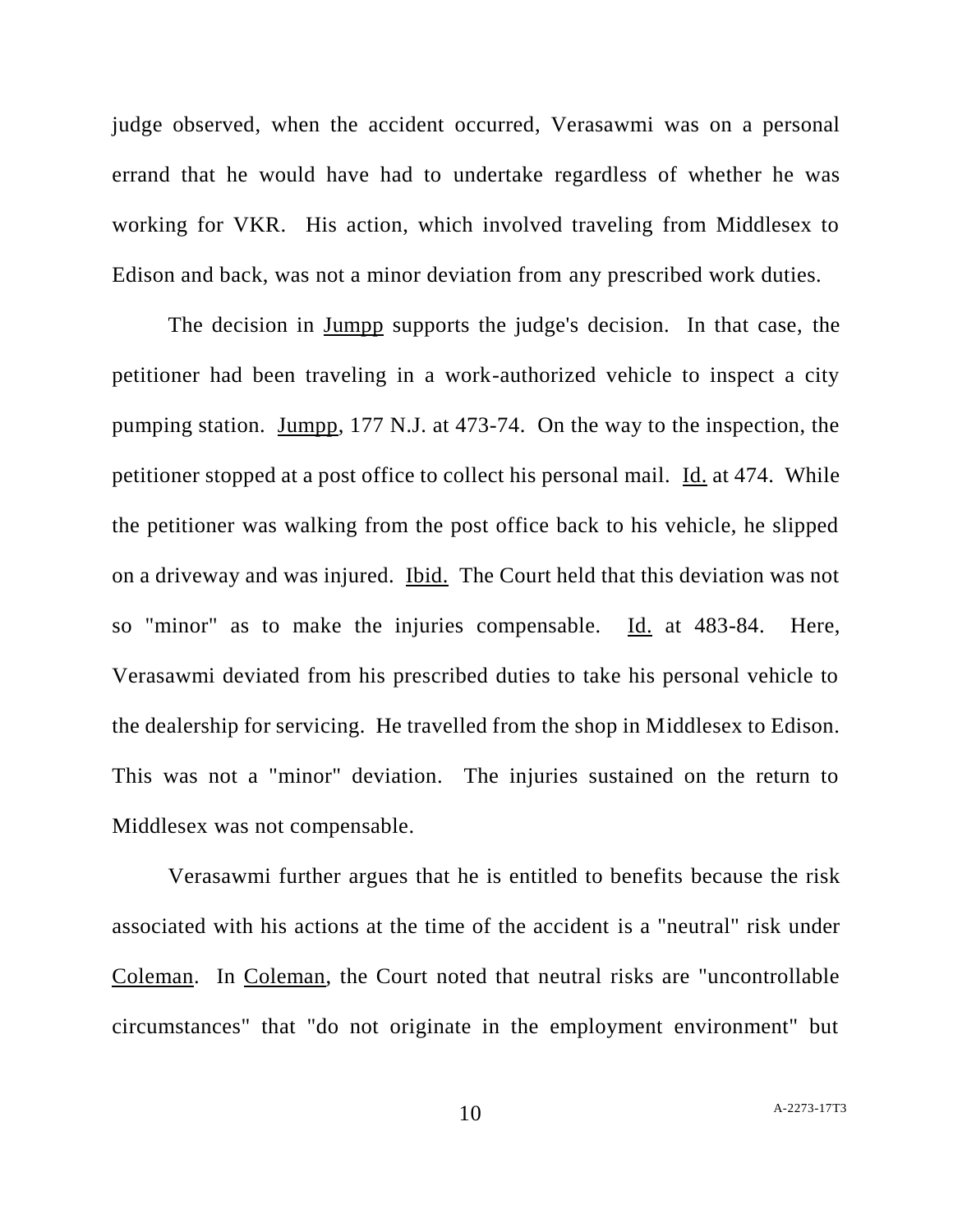"happen to befall the employee during the course of his employment." Id. at 291 (quoting Harwood, 25 N.J. at 84). Verasawmi's injuries are not the result of a "neutral risk" because, as the judge found, they were not sustained during the course of his employment. He was injured as a result of a risk that was personal. His injuries are not compensable.

Verasawmi also argues that his Porsche showed potential customers that "[his] company was professional and the business was successful[.]" He therefore argues that, by taking the vehicle to the dealership to have it repaired, he was conferring a "palpable benefit" upon his the employer. In support of this argument, petitioner cites Carter v. Reynolds, 175 N.J. 402 (2003). Verasawmi's reliance on Reynolds is misplaced.

In Reynolds, the Court considered whether, for purposes of imposing vicarious tort liability, an employee was acting within the scope of his employment. See id. at 412-15. The Court noted that "the 'so-called' dual purpose exceptions cover cases in which, at the time of the employee's negligence, he or she can be said to be serving an interest of the employer along with a personal interest." Id. at 414 (citing Gilborges v. Wallace, 78 N.J. 342, 351 (1978)).